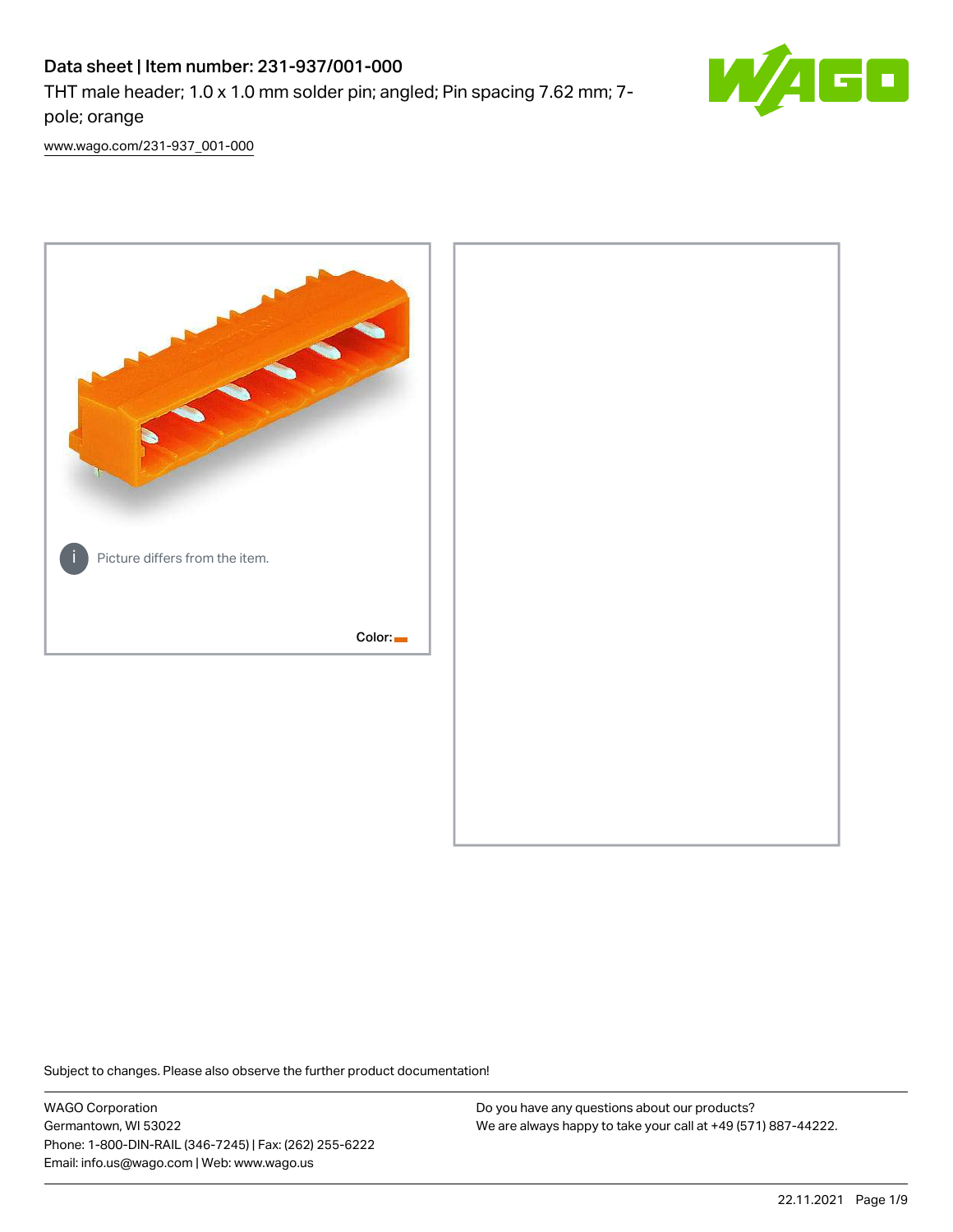



```
L = (pole no. -1) x pin spacing +8.2 mm
```
 $L_1 = L + 5$  mm

```
L_2 = L_1 + 7.4 mm
```
### Item description

- Horizontal or vertical PCB mounting via straight or angled solder pins  $\blacksquare$
- $\blacksquare$ Pin cross-section: 1 x 1 mm
- $\blacksquare$ With coding fingers

Subject to changes. Please also observe the further product documentation! Data

WAGO Corporation Germantown, WI 53022 Phone: 1-800-DIN-RAIL (346-7245) | Fax: (262) 255-6222 Email: info.us@wago.com | Web: www.wago.us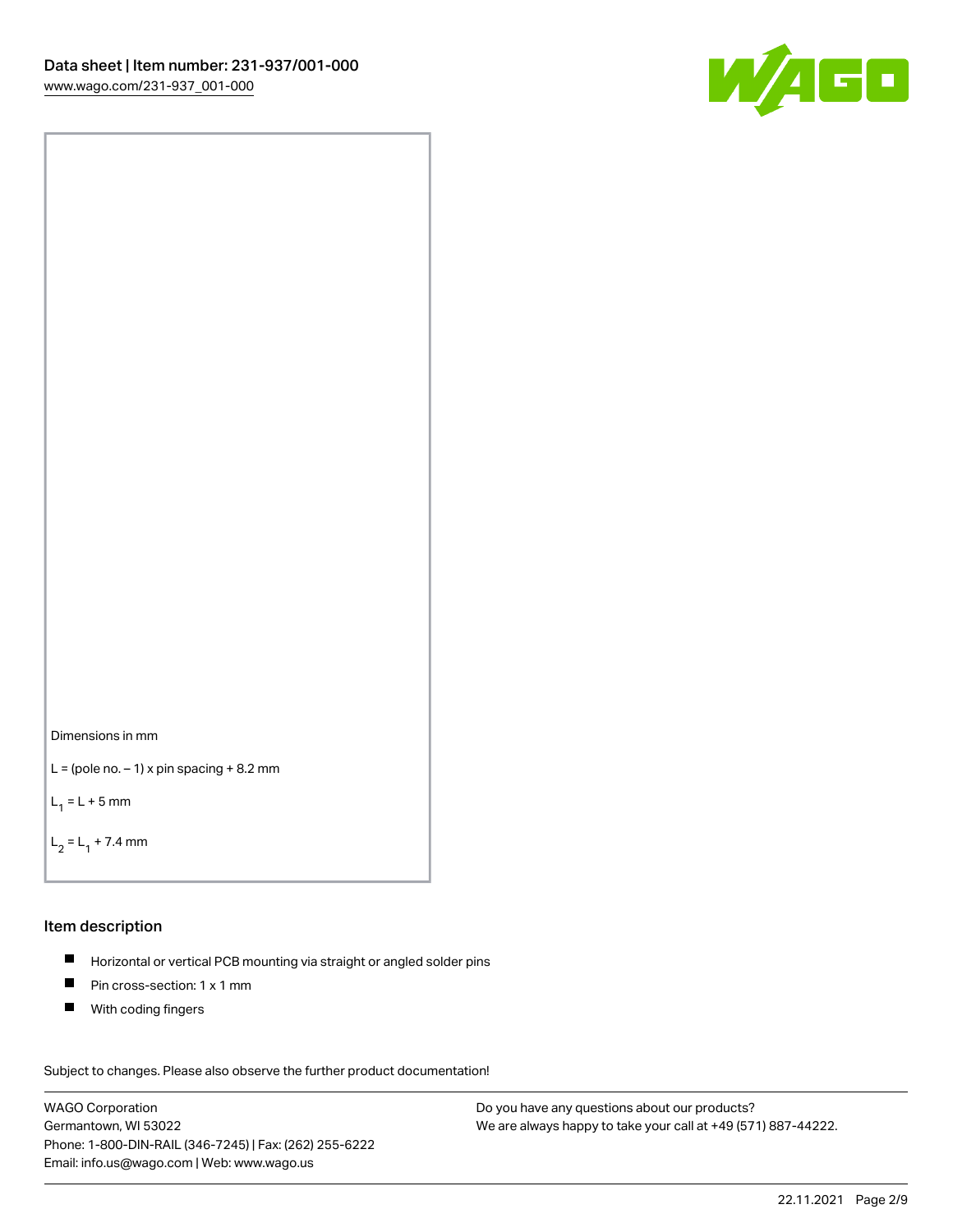

## Data Notes

| Safety information 1 | The <i>MCS – MULTI CONNECTION SYSTEM</i> includes connectors<br>without breaking capacity in accordance with DIN EN 61984. When<br>used as intended, these connectors must not be connected<br>/disconnected when live or under load. The circuit design should<br>ensure header pins, which can be touched, are not live when<br>unmated. |
|----------------------|--------------------------------------------------------------------------------------------------------------------------------------------------------------------------------------------------------------------------------------------------------------------------------------------------------------------------------------------|
| Variants:            | Other pole numbers<br>3.8 mm pin projection for male headers with straight solder pins<br>Gold-plated or partially gold-plated contact surfaces<br>Other versions (or variants) can be requested from WAGO Sales or<br>configured at https://configurator.wago.com/                                                                        |

## Electrical data

## IEC Approvals

| Ratings per                 | IEC/EN 60664-1                                                        |
|-----------------------------|-----------------------------------------------------------------------|
| Rated voltage (III / 3)     | 500 V                                                                 |
| Rated surge voltage (III/3) | 6 <sub>kV</sub>                                                       |
| Rated voltage (III/2)       | 630 V                                                                 |
| Rated surge voltage (III/2) | 6 <sub>kV</sub>                                                       |
| Nominal voltage (II/2)      | 1000V                                                                 |
| Rated surge voltage (II/2)  | 6 <sub>kV</sub>                                                       |
| Rated current               | 12A                                                                   |
| Legend (ratings)            | $(III / 2)$ $\triangle$ Overvoltage category III / Pollution degree 2 |

## UL Approvals

| Approvals per                  | UL 1059 |
|--------------------------------|---------|
| Rated voltage UL (Use Group B) | 300 V   |
| Rated current UL (Use Group B) | 10 A    |
| Rated voltage UL (Use Group D) | 300 V   |
| Rated current UL (Use Group D) | 10 A    |

## Ratings per UL

| Rated voltage UL 1977 | 600 V |
|-----------------------|-------|
| Rated current UL 1977 |       |

| <b>WAGO Corporation</b>                                | Do you have any questions about our products?                 |
|--------------------------------------------------------|---------------------------------------------------------------|
| Germantown, WI 53022                                   | We are always happy to take your call at +49 (571) 887-44222. |
| Phone: 1-800-DIN-RAIL (346-7245)   Fax: (262) 255-6222 |                                                               |
| Email: info.us@wago.com   Web: www.wago.us             |                                                               |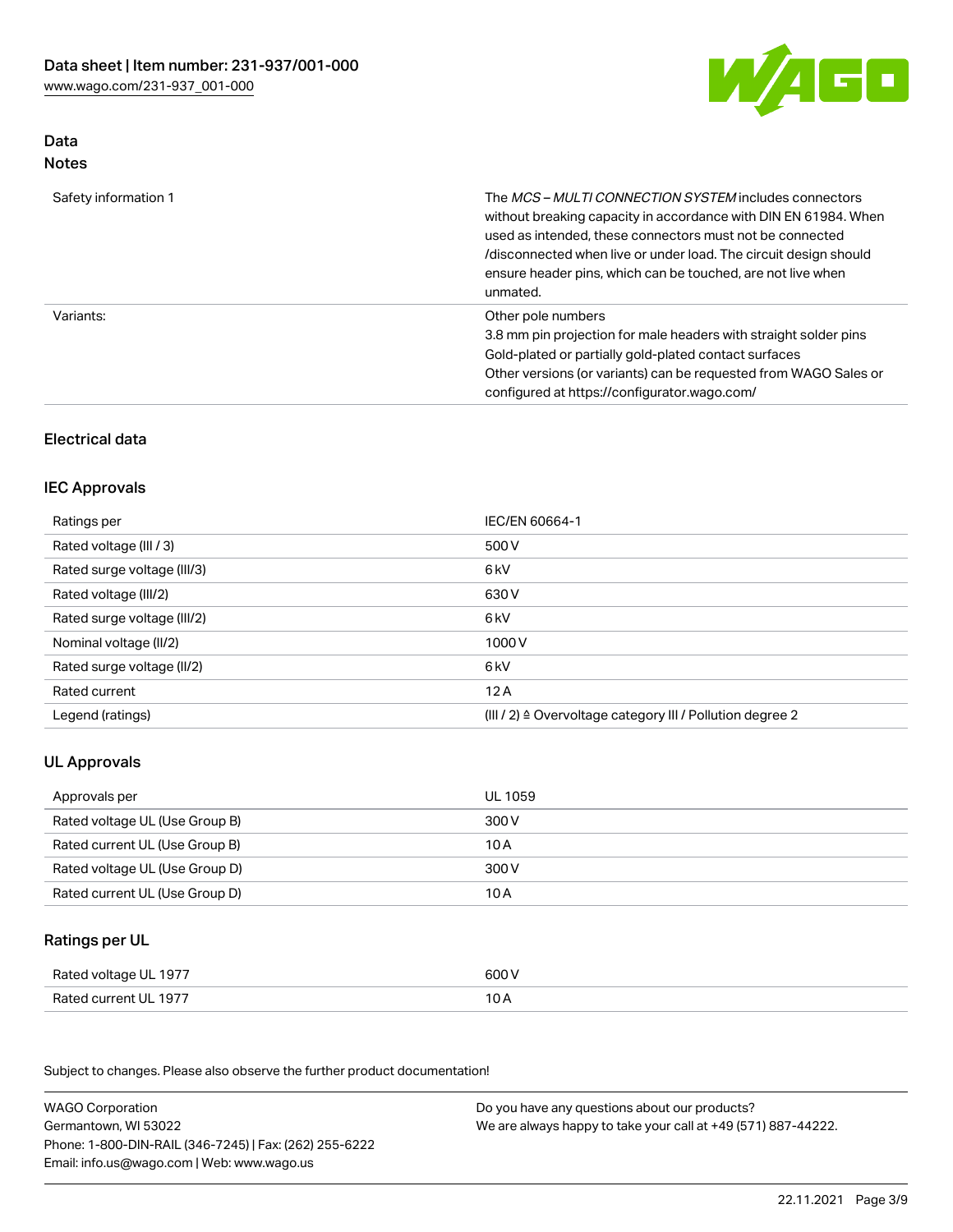

## CSA Approvals

| Approvals per                   | CSA   |
|---------------------------------|-------|
| Rated voltage CSA (Use Group B) | 300 V |
| Rated current CSA (Use Group B) | 10 A  |
| Rated voltage CSA (Use Group D) | 300 V |
| Rated current CSA (Use Group D) | 10 A  |

## Connection data

| Total number of potentials |  |
|----------------------------|--|
| Number of connection types |  |
| Number of levels           |  |

### Connection 1

| Number of poles |  |
|-----------------|--|
|-----------------|--|

# Physical data

| Pin spacing                          | 7.62 mm / 0.3 inch    |
|--------------------------------------|-----------------------|
| Width                                | 53.92 mm / 2.123 inch |
| Height                               | 12.2 mm / 0.48 inch   |
| Height from the surface              | 8.4 mm / 0.331 inch   |
| Depth                                | 12 mm / 0.472 inch    |
| Solder pin length                    | 3.8 <sub>mm</sub>     |
| Solder pin dimensions                | $1 \times 1$ mm       |
| Drilled hole diameter with tolerance | $1.4$ $(+0.1)$ mm     |

## Plug-in connection

| Contact type (pluggable connector) | Male connector/plug |
|------------------------------------|---------------------|
| Connector (connection type)        | for PCB             |
| Mismating protection               | No                  |
| Mating direction to the PCB        | 0°                  |
| Locking of plug-in connection      | Without             |

## PCB contact

| PCB Contact            | тнт                                      |
|------------------------|------------------------------------------|
| Solder pin arrangement | over the entire male connector (in-line) |

| <b>WAGO Corporation</b>                                | Do you have any questions about our products?                 |
|--------------------------------------------------------|---------------------------------------------------------------|
| Germantown, WI 53022                                   | We are always happy to take your call at +49 (571) 887-44222. |
| Phone: 1-800-DIN-RAIL (346-7245)   Fax: (262) 255-6222 |                                                               |
| Email: info.us@wago.com   Web: www.wago.us             |                                                               |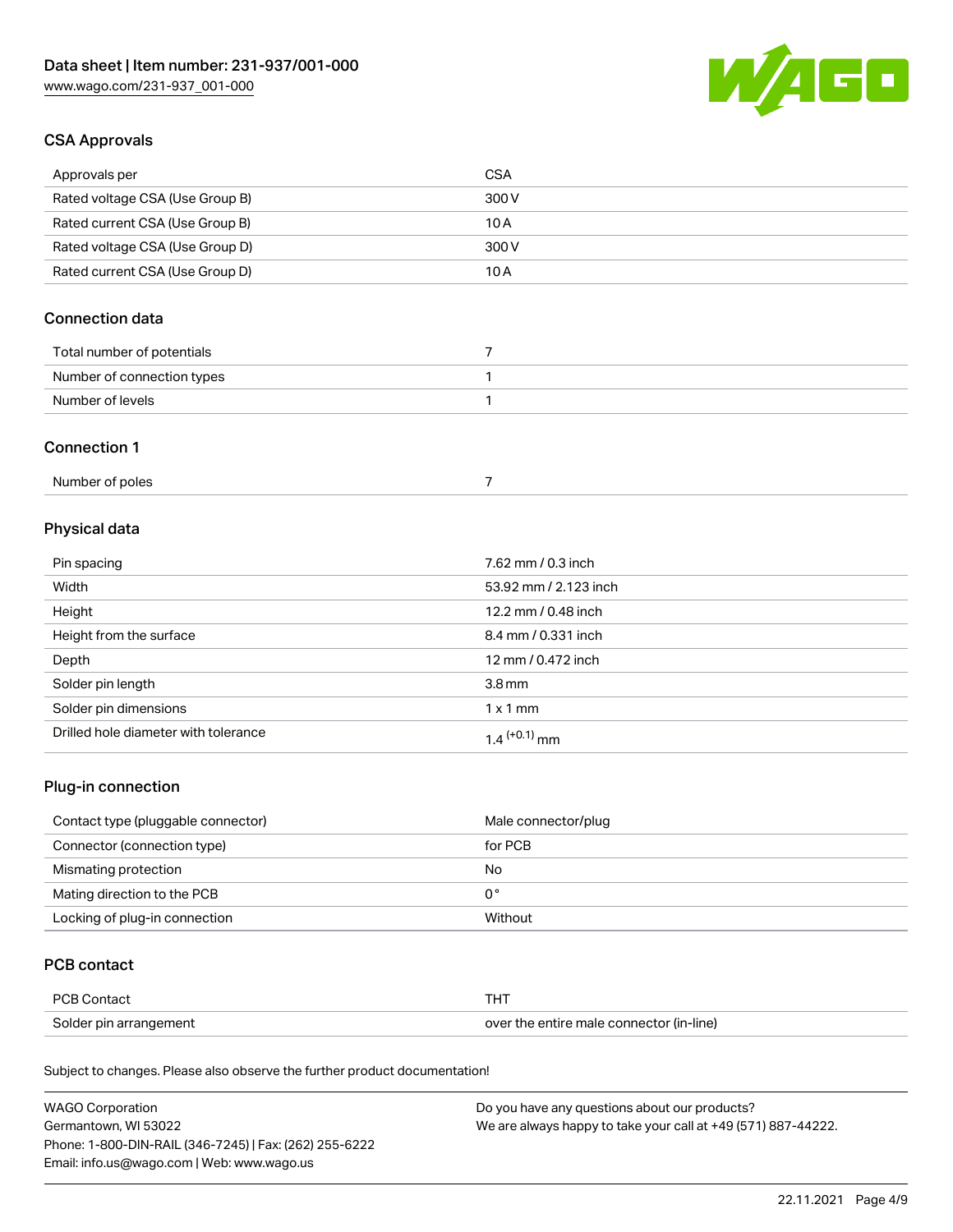

Number of solder pins per potential 1

#### Material data

| Color                       | orange                                 |
|-----------------------------|----------------------------------------|
| Material group              |                                        |
| Insulation material         | Polyamide (PA66)                       |
| Flammability class per UL94 | V <sub>0</sub>                         |
| Contact material            | Electrolytic copper (E <sub>Cu</sub> ) |
| Contact plating             | tin-plated                             |
| Fire load                   | $0.056$ MJ                             |
| Weight                      | 2.8g                                   |

## Environmental requirements

Limit temperature range  $-60... +100$  °C

## Commercial data

| Product Group         | 3 (Multi Conn. System) |
|-----------------------|------------------------|
| PU (SPU)              | 50 Stück               |
| Packaging type        | box                    |
| Country of origin     | PL                     |
| <b>GTIN</b>           | 4044918868556          |
| Customs tariff number | 8536694040             |

## Approvals / Certificates

#### Country specific Approvals

| Logo | Approval                               | <b>Additional Approval Text</b> | Certificate<br>name |
|------|----------------------------------------|---------------------------------|---------------------|
|      | CВ<br>DEKRA Certification B.V.         | IEC 61984                       | NL-39756            |
|      | <b>CSA</b><br>DEKRA Certification B.V. | C <sub>22.2</sub>               | 1466354             |

#### Ship Approvals

|      | ABS      |                                 | ιУ۰                |
|------|----------|---------------------------------|--------------------|
| Logo | Approval | <b>Additional Approval Text</b> | name               |
|      |          |                                 | <b>Certificate</b> |

| <b>WAGO Corporation</b>                                | Do you have any questions about our products?                 |
|--------------------------------------------------------|---------------------------------------------------------------|
| Germantown, WI 53022                                   | We are always happy to take your call at +49 (571) 887-44222. |
| Phone: 1-800-DIN-RAIL (346-7245)   Fax: (262) 255-6222 |                                                               |
| Email: info.us@wago.com   Web: www.wago.us             |                                                               |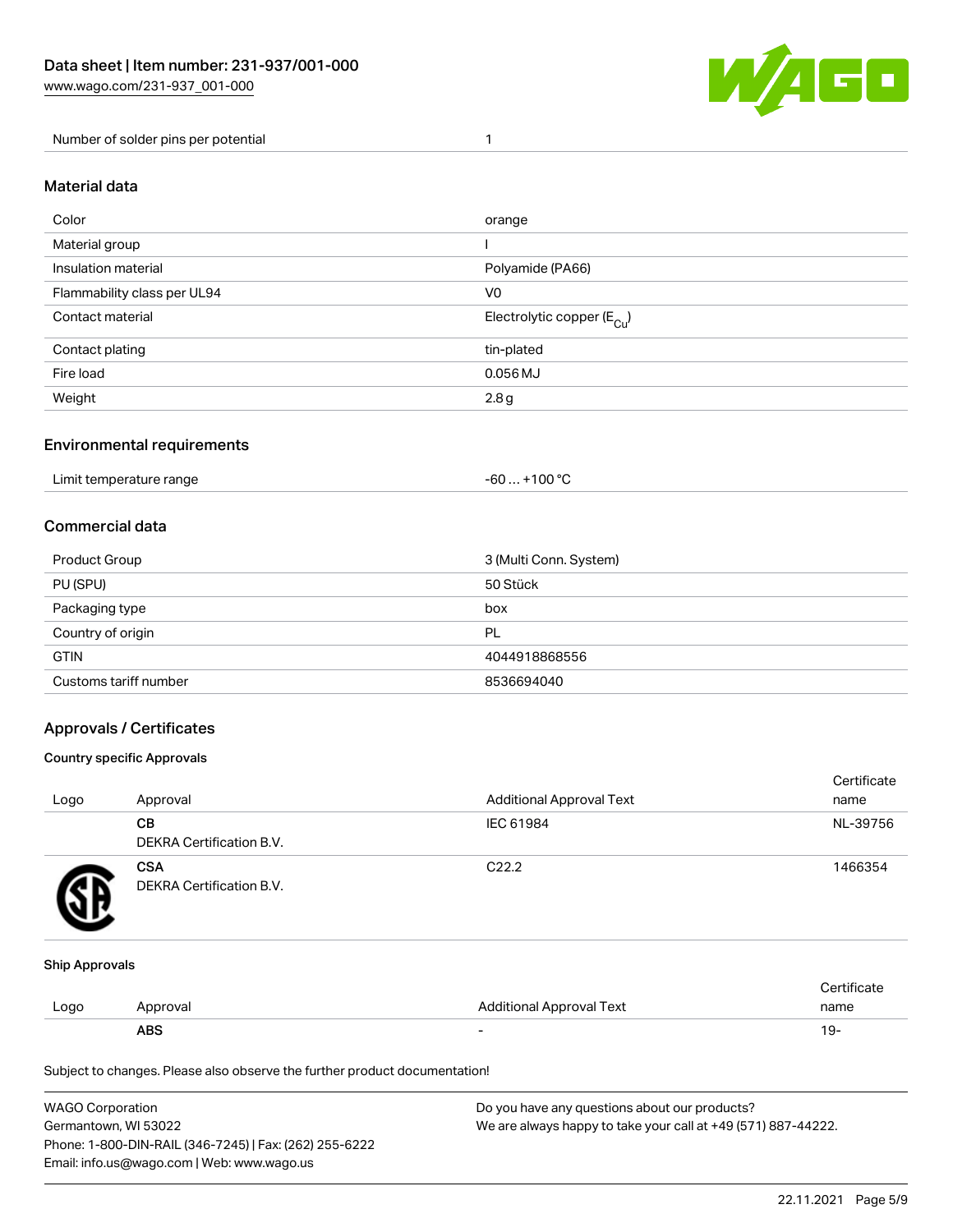



American Bureau of Shipping HG1869876-

| <b>Canada</b> |                     |           |          |
|---------------|---------------------|-----------|----------|
|               | BV                  | IEC 60998 | 11915/D0 |
|               | Bureau Veritas S.A. |           | BV       |
| 南             |                     |           |          |
| <b>BUNEAU</b> |                     |           |          |

## UL-Approvals

| Logo | Approval                             | <b>Additional Approval Text</b> | Certificate<br>name |
|------|--------------------------------------|---------------------------------|---------------------|
|      | UR<br>Underwriters Laboratories Inc. | <b>UL 1977</b>                  | E45171              |
|      | UR                                   | <b>UL 1059</b>                  | E45172              |



Underwriters Laboratories Inc.

| Counterpart |  |
|-------------|--|
|-------------|--|

| Item no.231-707/026-000<br>1-conductor female connector; CAGE CLAMP®; 2.5 mm <sup>2</sup> ; Pin spacing 7.62 mm; 7-pole; 2,50 mm <sup>2</sup> ; orange /026-000                                            | www.wago.com/231-707                  |
|------------------------------------------------------------------------------------------------------------------------------------------------------------------------------------------------------------|---------------------------------------|
| Item no.231-2707/026-000<br>2-conductor female connector; Push-in CAGE CLAMP <sup>®</sup> ; 2.5 mm <sup>2</sup> ; Pin spacing 7.62 mm; 7-pole; with<br>integrated end plate; 2,50 mm <sup>2</sup> ; orange | www.wago.com/231-2707<br>$/026 - 000$ |
| Item no.231-2707/037-000<br>2-conductor female connector; Push-in CAGE CLAMP <sup>®</sup> ; 2.5 mm <sup>2</sup> ; Pin spacing 7.62 mm; 7-pole; Lateral<br>locking levers; 2,50 mm <sup>2</sup> ; orange    | www.wago.com/231-2707<br>/037-000     |
| Item no.2231-707/031-000<br>Female plug; 7-pole; push-button; mounting flange; 12 AWG max; pin spacing 7.62 mm; 1-conductor per<br>pole; orange                                                            | www.wago.com/2231-707<br>$/031 - 000$ |
| Item no.2231-707/026-000<br>Female plug; 7-pole; push-button; 12 AWG max; pin spacing 7.62 mm; 1-conductor per pole; orange                                                                                | www.wago.com/2231-707<br>$/026 - 000$ |
| Item no.2231-707/037-000<br>Female plug; 7-pole; push-button; locking lever; 12 AWG max; pin spacing 7.62 mm; 1-conductor per<br>pole; orange                                                              | www.wago.com/2231-707<br>/037-000     |

#### Item no.231-707/027-000

Subject to changes. Please also observe the further product documentation!

| <b>WAGO Corporation</b>                                |  |
|--------------------------------------------------------|--|
| Germantown, WI 53022                                   |  |
| Phone: 1-800-DIN-RAIL (346-7245)   Fax: (262) 255-6222 |  |
| Email: info.us@wago.com   Web: www.wago.us             |  |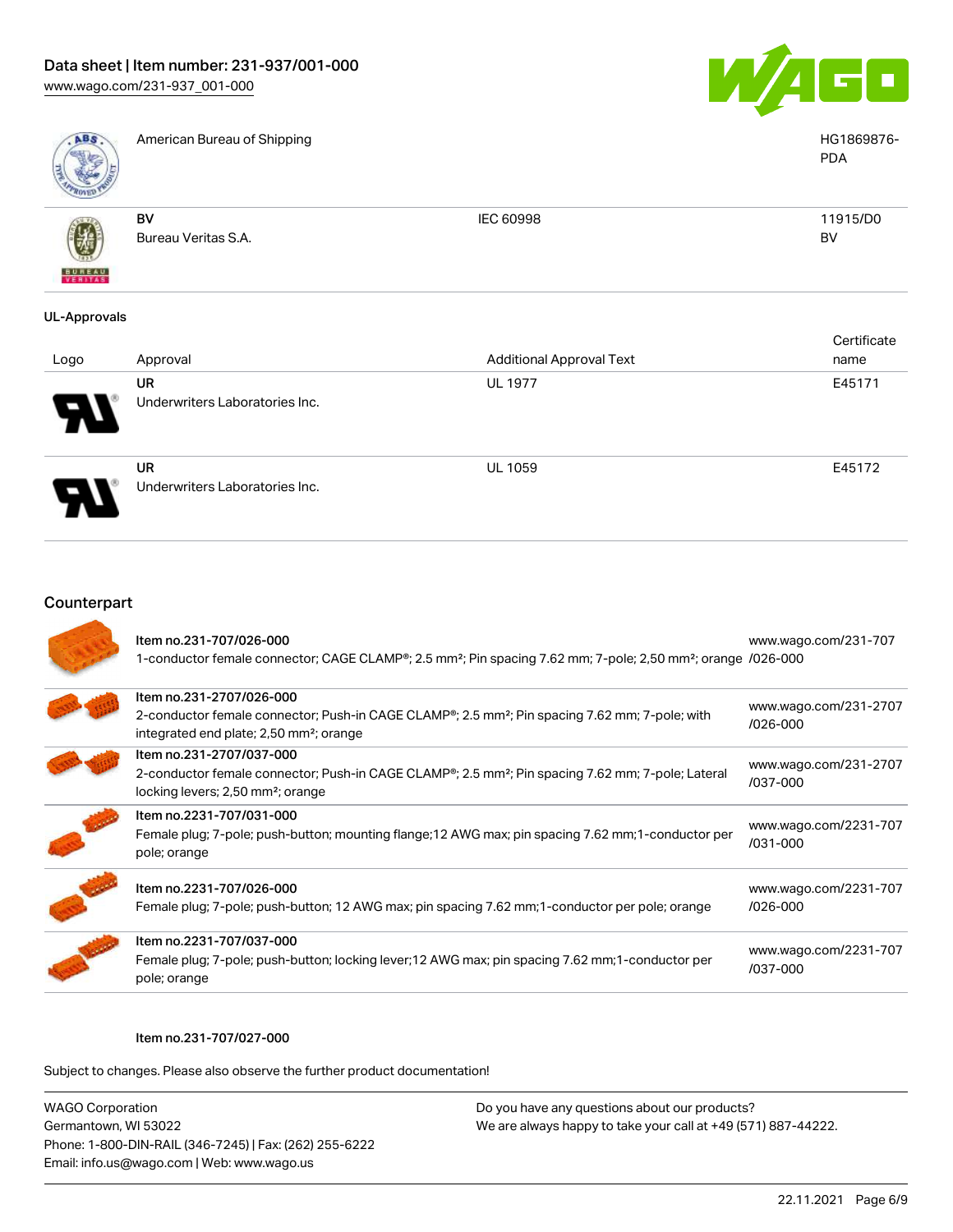[www.wago.com/231-937\\_001-000](http://www.wago.com/231-937_001-000)





1-conductor female connector; CAGE CLAMP®; 2.5 mm²; Pin spacing 7.62 mm; 7-pole; clamping collar; [www.wago.com/231-707](https://www.wago.com/231-707/027-000) 2,50 mm²; orange [/027-000](https://www.wago.com/231-707/027-000)

| Item no.732-127/026-000<br>1-conductor female connector, angled; CAGE CLAMP®; 2.5 mm <sup>2</sup> ; Pin spacing 7.62 mm; 7-pole; 2,50<br>mm <sup>2</sup> ; orange                 | www.wago.com/732-127<br>$/026 - 000$ |
|-----------------------------------------------------------------------------------------------------------------------------------------------------------------------------------|--------------------------------------|
| Item no.231-707/031-000<br>1-conductor female connector; CAGE CLAMP®; 2.5 mm <sup>2</sup> ; Pin spacing 7.62 mm; 7-pole; clamping collar;<br>$2,50$ mm <sup>2</sup> ; orange      | www.wago.com/231-707<br>$/031 - 000$ |
| Item no.231-707/037-000<br>1-conductor female connector; CAGE CLAMP®; 2.5 mm <sup>2</sup> ; Pin spacing 7.62 mm; 7-pole; Lateral locking<br>levers; 2,50 mm <sup>2</sup> ; orange | www.wago.com/231-707<br>/037-000     |

## Optional accessories

#### Coding

| Intermediate plate |                                                                  |                      |  |  |
|--------------------|------------------------------------------------------------------|----------------------|--|--|
|                    | Item no.: 231-500<br>Spacer; for formation of groups; light gray | www.wago.com/231-500 |  |  |
| Coding             |                                                                  |                      |  |  |
|                    | Item no.: 231-130<br>Coding key; snap-on type; light gray        | www.wago.com/231-130 |  |  |

## Downloads Documentation

## Additional Information

| Auuluvilai IIII viiliauvil |            |        |          |
|----------------------------|------------|--------|----------|
| Technical explanations     | 2019 Apr 3 | pdf    | Download |
|                            |            | 2.0 MB |          |

# CAD files

# CAE data

| EPLAN Data Portal 231-937/001-000 |     | Download |
|-----------------------------------|-----|----------|
| ZUKEN Portal 231-937/001-000      |     | Download |
| EPLAN Data Portal 231-937/001-000 | URL | Download |

#### PCB Design

| <b>WAGO Corporation</b>                                | Do you have any questions about our products?                 |
|--------------------------------------------------------|---------------------------------------------------------------|
| Germantown, WI 53022                                   | We are always happy to take your call at +49 (571) 887-44222. |
| Phone: 1-800-DIN-RAIL (346-7245)   Fax: (262) 255-6222 |                                                               |
| Email: info.us@wago.com   Web: www.wago.us             |                                                               |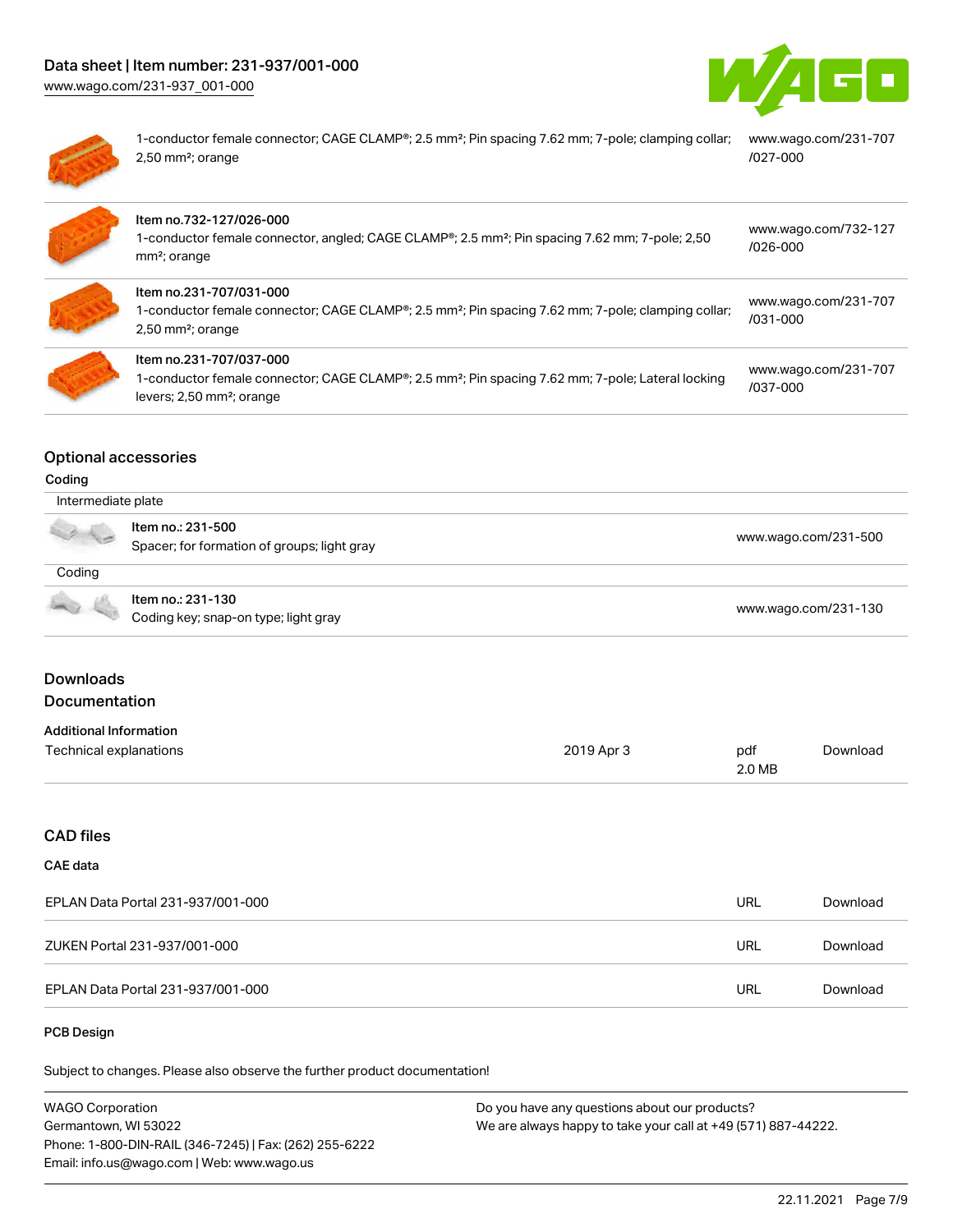

URL [Download](https://www.wago.com/global/d/UltraLibrarian_URLS_231-937_001-000)

#### Symbol and Footprint 231-937/001-000

CAx data for your PCB design, consisting of "schematic symbols and PCB footprints", allow easy integration of the WAGO component into your development environment.

#### Supported formats:

- Accel EDA 14 & 15  $\blacksquare$
- Altium 6 to current version П
- П Cadence Allegro
- П DesignSpark
- $\blacksquare$ Eagle Libraries
- KiCad  $\blacksquare$
- П Mentor Graphics BoardStation
- П Mentor Graphics Design Architect
- П Mentor Graphics Design Expedition 99 and 2000
- $\blacksquare$ OrCAD 9.X PCB and Capture
- П PADS PowerPCB 3, 3.5, 4.X, and 5.X
- $\blacksquare$ PADS PowerPCB and PowerLogic 3.0
- $\blacksquare$ PCAD 2000, 2001, 2002, 2004, and 2006
- П Pulsonix 8.5 or newer
- $\blacksquare$ **STL**
- $\blacksquare$ 3D STEP
- $\blacksquare$ TARGET 3001!
- П View Logic ViewDraw
- П Quadcept
- $\blacksquare$ Zuken CadStar 3 and 4
- Zuken CR-5000 and CR-8000  $\blacksquare$

PCB Component Libraries (EDA), PCB CAD Library Ultra Librarian

#### CAD data

| 2D/3D Models 231-937/001-000                                                                                                 |                                                               | URL | Download |
|------------------------------------------------------------------------------------------------------------------------------|---------------------------------------------------------------|-----|----------|
| <b>Environmental Product Compliance</b>                                                                                      |                                                               |     |          |
| <b>Compliance Search</b>                                                                                                     |                                                               |     |          |
| Environmental Product Compliance 231-937/001-000                                                                             |                                                               | URL | Download |
| THT male header; 1.0 x 1.0 mm solder pin; angled; Pin spacing 7.62 mm; 7-pole;<br>orange                                     |                                                               |     |          |
| Subject to changes. Please also observe the further product documentation!                                                   |                                                               |     |          |
| <b>WAGO Corporation</b>                                                                                                      | Do you have any questions about our products?                 |     |          |
| Germantown, WI 53022<br>Phone: 1-800-DIN-RAIL (346-7245)   Fax: (262) 255-6222<br>Email: info.us@wago.com   Web: www.wago.us | We are always happy to take your call at +49 (571) 887-44222. |     |          |